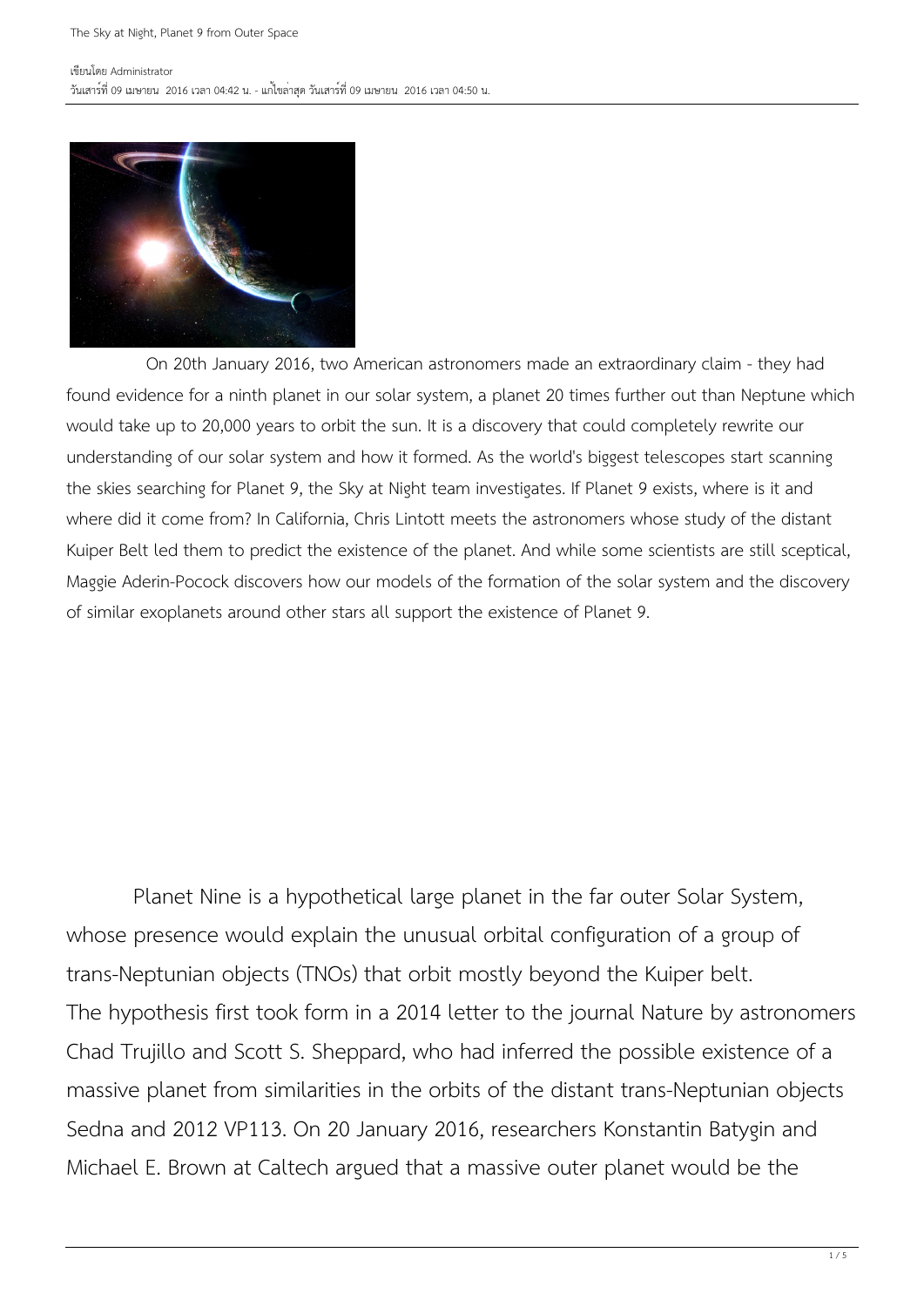likeliest explanation for the similarities in orbits of six distant objects. The predicted planet would be a super-Earth, with an estimated mass of about 10 times that of Earth (approximately 5,000 times the mass of Pluto), a diameter two to four times that of Earth, and a highly elliptical orbit that is so far away that it could take around 15,000 years to orbit the Sun.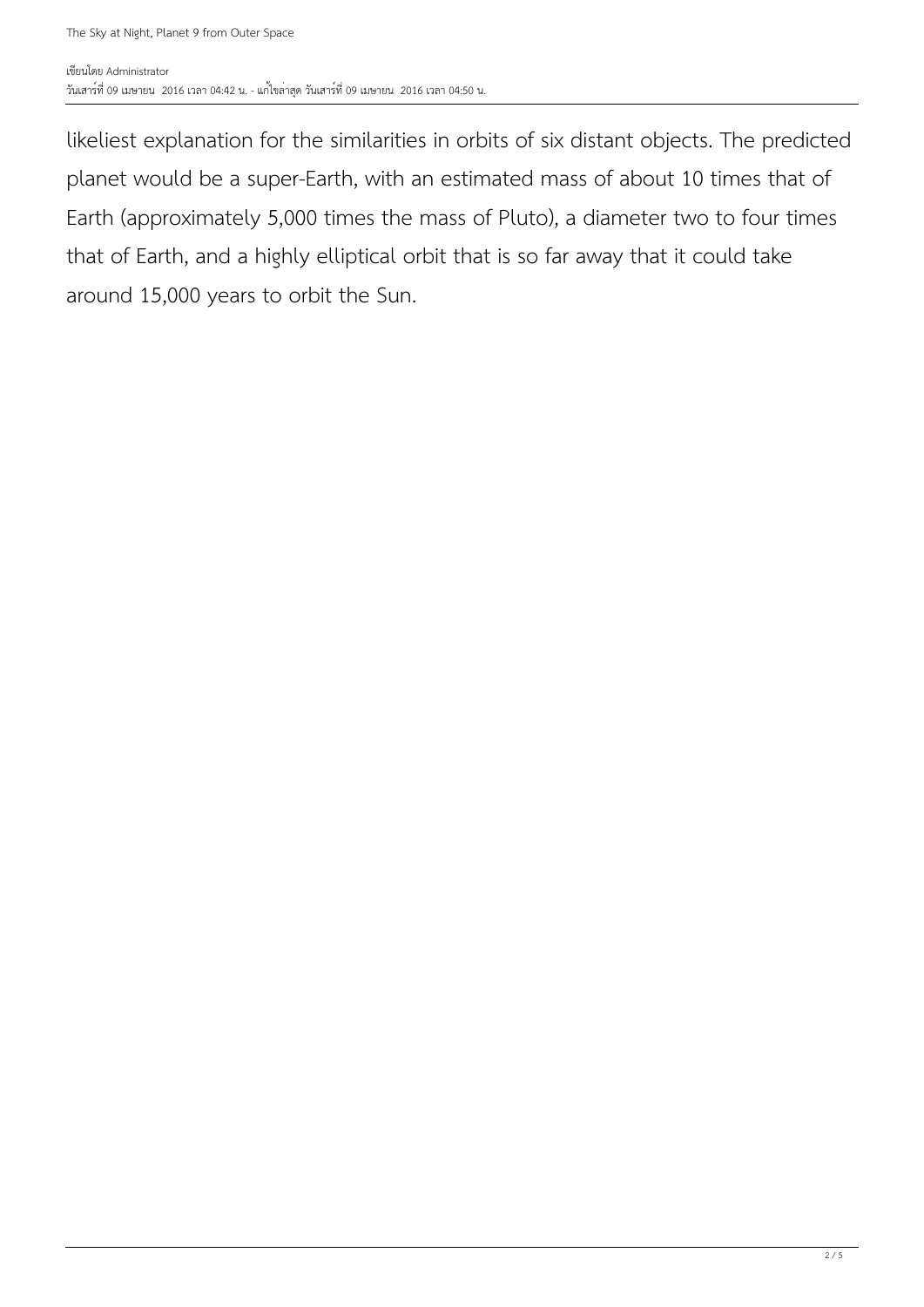## เขียนโดย Administrator

วันเสาร์ที่ 09 เมษายน 2016 เวลา 04:42 น. - แก้ไขล่าสุด วันเสาร์ที่ 09 เมษายน 2016 เวลา 04:50 น.



 On the basis of models of planet formation that might include planetary migration from the inner Solar System, such as the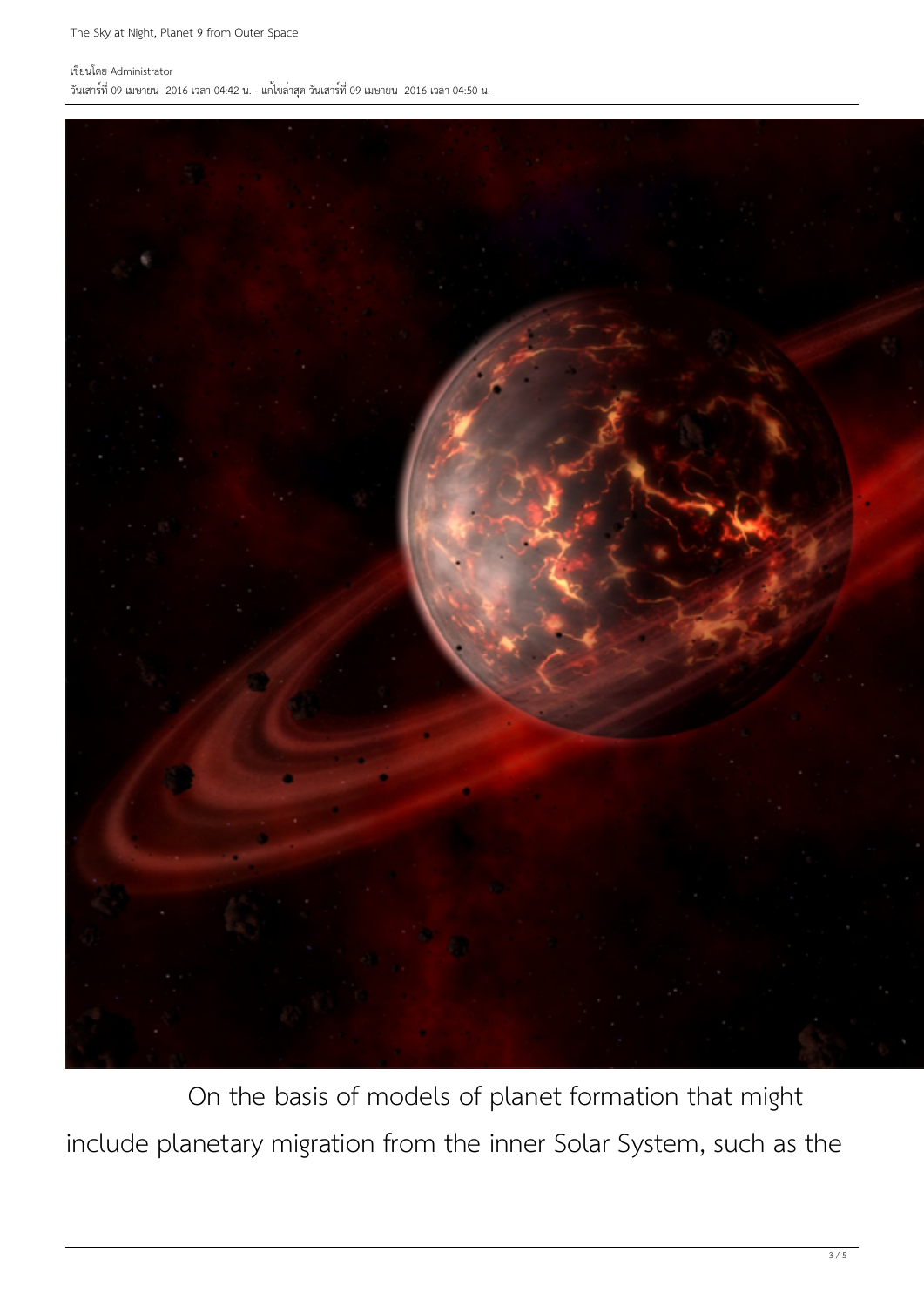fifth giant planet hypothesis, the authors suggest that it may be a primordial giant planet core that was ejected from its original orbit during the nebular epoch of the Solar System's evolution.

From Wikipedia, the free encyclopedia